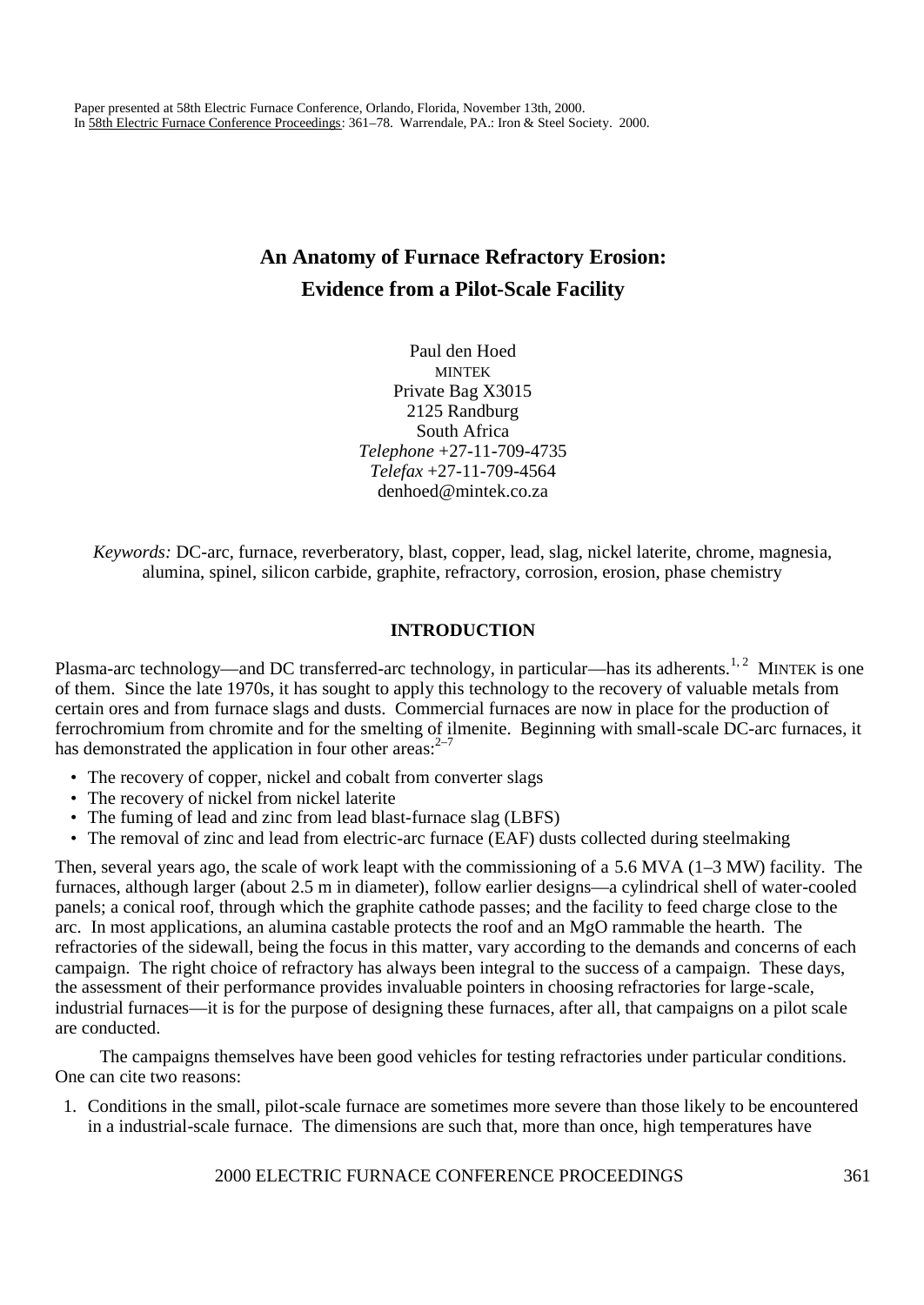prevented a freeze-lining from forming; and in at least one configuration, flaring from the arc impinged on a section of sidewall in the freeboard.

- 2. Severity notwithstanding, of all the tests one can devise, a campaign in a pilot-scale furnace best simulates the conditions that will prevail in an industrial furnace. Heat transfer profiles are similar, and both corrosive and erosive forces are at play:
	- The hot-face is at the refractory-slag interface and temperature drops across the refractory. This stands in contrast to the cup test, in which a crucible of the refractory, or a cavity drilled into a brick of the material, is filled with slag and heated in a furnace. This configuration forces temperature, when conditions have stabilized, to be uniform throughout the slag and refractory.
	- Continuous feeding and tapping keep the composition of slag in the bath constant. This maintains the chemical potentials driving corrosion. In the cup test, by contrast, the ratio of slag to refractory is low, with the effect that chemical potentials equalize when slag reacts with the refractory. The spindle test, in which a rotating rod of refractory is immersed in a bath of molten slag, would circumvent this flaw of the cup test if the bath were large in comparison with the immersed refractory.
	- Turbulence in the slag bath creates an erosive environment, one that a refractory must withstand.

These advantages, however, cannot offset the fact that tests in a pilot-scale furnace fail to give full and precise control over conditions at the slag-refractory interface. In a post-mortem examination, one is consequently unable to distinguish between, let alone measure, the interactive processes between slag and refractory—the very processes researchers consider to constitute corrosion and erosion. (This is a concern being addressed by a group at CSIRO Minerals, Australia. It has developed a gravimetric technique for providing "direct information" on the dynamic processes of wetting, penetration, dissolution and erosion of refractories by molten slags.<sup>8</sup>) We can, nonetheless, rank the performances of different refractories from similar campaigns; and, drawing on phase-chemical theory, we can interpret the clues offered by post-mortem examinations to identify the causes of erosion in a particular refractory. The details may not all be there, but an account of the broader mechanisms is.

A number of different refractories were used in several recent campaigns run in the 5.6 MVA, DC-arc furnace at MINTEK. This paper describes aspects of their corrosion and erosion. It offers explanations for what happened to them, and it draws some lessons regarding the choice of refractories in certain applications.

# **MATERIALS AND CONDITIONS**

The campaigns involved the smelting of siliceous materials at conditions designed to minimize the reduction of iron from the slag in order to concentrate certain valuable metals. These metals can be recovered from any number of sources; this paper considers three:

- Nickel laterites
- Lead blast-furnace slags (LBFS)
- Copper reverberatory-furnace slags (CRFS)

The smelting of these materials produced slags of different composition (Table I). Comparing *just these* slags, one might highlight their relative qualities:

- A slag rich in magnesia and silica
- A slag rich in calcia and iron oxide
- A slag rich in calcia and silica. The alkali levels in this slag were also unusually high

The refractories were both shaped and unshaped (tables II and III).  $9$  Except for the silicon carbide bricks, they were all of the oxide variety. Two of the refractories—one a magnesia brick, the other a spinel castable contained graphite. (They were chosen for their high thermal conductivity; although graphite does inhibit slag penetration, which increases resistance to spalling.<sup>10</sup>) Only sub-sets of the refractories were used in each campaign (Table IV). Several of them—the magnesia, magnesia-chrome, spinel, and silicon carbide refractories—were used in three or more campaigns.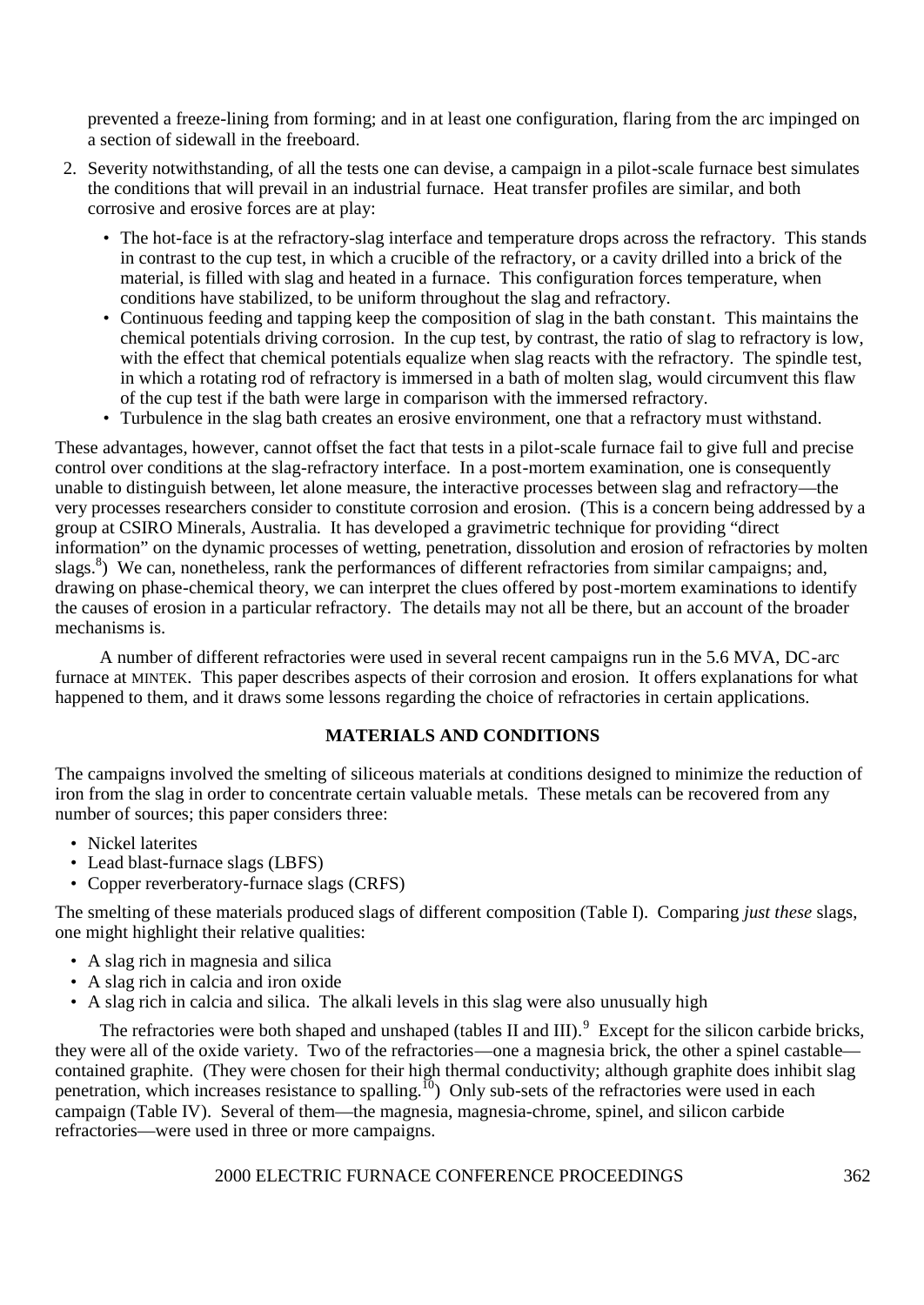|                                | <b>Ex Nickel Laterite</b> |     | Ex Lead Blast-Furnace Slag |     | Ex Copper Reverberatory-Furnace Slag |     |     |
|--------------------------------|---------------------------|-----|----------------------------|-----|--------------------------------------|-----|-----|
|                                |                           | っ   |                            | ົ   |                                      |     |     |
| CaO                            | 0.3                       | 0.3 | 20                         | 23  | 20                                   | 19  | 13  |
| MgO                            | 32                        | 35  | 2.5                        | 5   |                                      | 3.5 | 4   |
| FeO                            | 16                        | 13  | 39                         | 36  | 17                                   | 17  | 20  |
| $\text{Al}_2\text{O}_3$        | 2                         | 5   | 5                          | 4   | 9.5                                  | 9   | 9   |
| Cr <sub>2</sub> O <sub>3</sub> | 1.2                       | 1.3 | 0.3                        | 0.1 | 0.2                                  | 0.1 | 0.1 |
| SiO <sub>2</sub>               | 47                        | 45  | 25                         | 22  | 46                                   | 46  | 49  |
| ZnO                            | .                         | .   |                            | 4   | .                                    | .   | .   |
| $K_2O + Na_2O$                 | .                         | .   | .                          | .   |                                      |     |     |

| Table I. Average Compositions of Slags Tapped from the Furnace in 7 Campaigns |
|-------------------------------------------------------------------------------|
| (mass per cent)                                                               |

| $(Mg,Fe)_2SiO_4$ (olivine) | $Ca2(Mg,Fe,Al)(Si,Al)2O7*$       | $Ca(Mg,Fe)(Si,Al)2O6$ (pyroxene I)                          |
|----------------------------|----------------------------------|-------------------------------------------------------------|
| $(Mg,Fe)SiO3$ (pyroxene)   | (Fe,Mg)O (magnesiowüstite)       | CaFe $_{0.7}$ (Si,Al) $_{2.3}$ O <sub>6</sub> (pyroxene II) |
|                            | $Ca(Fe, Mg)SiOA$ (kirschteinite) | $KAISi2O6$ (leucite)                                        |

\* Akermanite, which formed in slag 2 with cooling. It was the dominant phase.

|                                                      |                          | (mass per cent)                       |                           |                              |                          |                       |
|------------------------------------------------------|--------------------------|---------------------------------------|---------------------------|------------------------------|--------------------------|-----------------------|
|                                                      | Magnesia                 | Magnesia-<br>Carbon                   | Magnesia-<br>Chrome       | Fused<br>Spinel              | <b>SiC</b><br>$-Si_3N_4$ | <b>SiC</b><br>$-SiO2$ |
| MgO                                                  | 96                       | 87                                    | 59                        | 28                           |                          |                       |
| Al <sub>2</sub> O <sub>3</sub>                       | 0.3                      | 9                                     | 7.5                       | 72                           | 0.3                      | 0.7                   |
| Cr <sub>2</sub> O <sub>3</sub>                       |                          |                                       | 20                        |                              |                          |                       |
| Fe <sub>2</sub> O <sub>3</sub>                       | 0.3                      | 0.5                                   | 10                        | 0.1                          | 0.3                      | 0.7                   |
| SiO <sub>2</sub>                                     | 0.8                      | 2.3                                   | 1.6                       | 0.1                          | 0.5                      | 8.5                   |
|                                                      |                          | <b>Principal Phases (Approximate)</b> |                           |                              |                          |                       |
| MgO (periclase)                                      | 96                       | 74                                    | 48                        |                              |                          |                       |
| $Mg(Cr,Fe,Al)2O4$ (chromite)                         | .                        |                                       | 49                        |                              |                          |                       |
| $MgAl2O4$ (spinel)                                   |                          | 11                                    | .                         | 97                           | $\cdots$                 |                       |
| SiC                                                  | .                        |                                       |                           | $\sim$ 100 $\sim$ 100 $\sim$ | 75                       | 90                    |
| Si <sub>3</sub> N <sub>4</sub>                       | .                        |                                       |                           |                              | 23                       |                       |
| $SiO2$ (cristobalite)                                |                          |                                       |                           |                              |                          | 9                     |
| C (graphite)                                         | .                        | 15                                    | <b>Contract Contract</b>  | .                            | .                        | .                     |
|                                                      |                          | Physical Properties <sup>†</sup>      |                           |                              |                          |                       |
| Bulk Density $(g.cm^{-3})$                           | 2.87                     | 2.80                                  | 3.23                      | 2.94                         | 2.65                     | 2.55                  |
| Apparent Porosity (%)                                | 18                       | 10                                    | 16                        | 17                           | 17                       | 18                    |
| Thermal Cond. (W.m <sup>-1</sup> .K <sup>-1</sup> )* | $(1000^{\circ}C)$<br>4.1 | $(1000^{\circ}C)$<br>4.1              | $2.6$ (1000 $^{\circ}$ C) | $3.0$ (1200 $^{\circ}$ C)    | 16.3 (1480°C)            | 15.7 (1480°C)         |

**Table II. Compositions of Shaped Refractories: Chemical**†

† From the manufacturers' data sheets.

\* Thermal conductivity of the refractory at the temperature reported in brackets.

Along with compositional differences in their slags, the campaigns differed in other respects. They did not all run for the same duration. Nine days was the norm, but two of the campaigns ran for much longer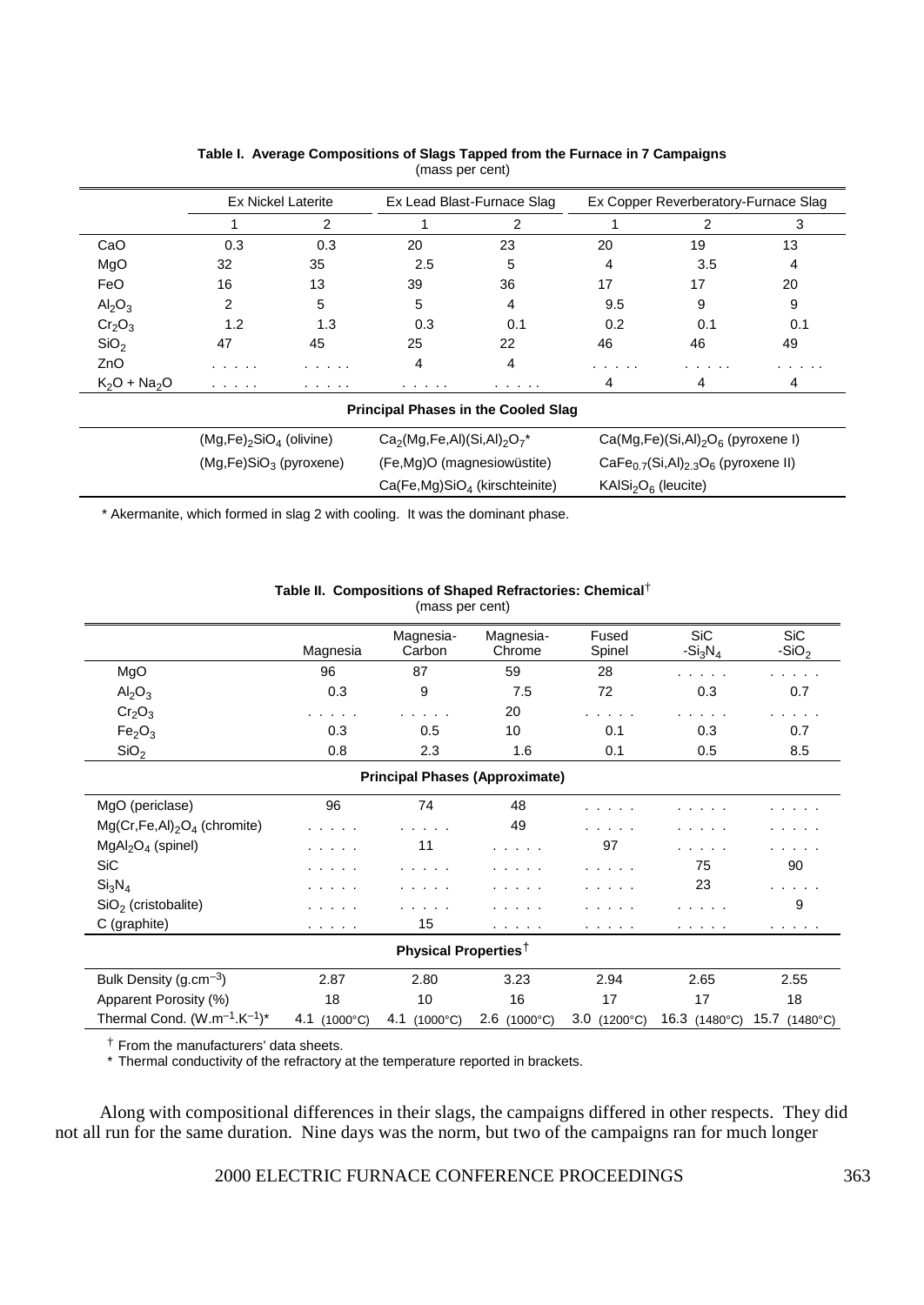periods (Table IV). Temperatures were also different (Figure 1). On the assumption that the temperature of tapped slag reflects the temperature within the furnace, we can see that the second campaign in the smelting of lead blast-furnace slag maintained relatively low temperatures (~1400°C); the second campaign in the smelting of nickel laterite, the hottest temperatures (~1700°C). The difference relates to the higher liquidus of the MgO-FeO-SiO<sub>2</sub> slag from nickel laterites compared with that of the CaO-FeO-SiO<sub>2</sub> slag from LBFS.<sup>11, 12</sup>

|                                       | Magnesia- | Alumina- |         |        | Spinel- |  |  |
|---------------------------------------|-----------|----------|---------|--------|---------|--|--|
|                                       | Chrome    | Chrome   | Alumina | Spinel | Carbon  |  |  |
| CaO                                   | 3         | 0.2      | 1.5     | 1.8    | 1.6     |  |  |
| MgO                                   | 49        | 0.3      | 5       | 22     | 20      |  |  |
| Al <sub>2</sub> O <sub>3</sub>        | 14        | 84       | 93      | 76     | 76      |  |  |
| Cr <sub>2</sub> O <sub>3</sub>        | 18        | 10       |         |        |         |  |  |
| Fe <sub>2</sub> O <sub>3</sub>        | 9         | 0.5      |         | 0.2    | 0.1     |  |  |
| SiO <sub>2</sub>                      | 6         | 4        | 0.1     | 0.2    | 0.1     |  |  |
| <b>Principal Phases (Approximate)</b> |           |          |         |        |         |  |  |
| MgO (periclase)                       | 30        |          |         |        |         |  |  |
| $(Mg,Fe)(Cr,Fe,Al)2O4$ (chromite)     | 55        |          |         |        |         |  |  |
| $MgAl2O4$ (spinel)                    |           |          | 18      | 87     | 85      |  |  |
| $\text{Al}_2\text{O}_3$ (corundum)    |           | ✓        | 75      | 10     | 10      |  |  |
| $(Al, Cr)2O3$ (sesquioxide)           |           | ✓        | .       |        |         |  |  |
| CaMgSiO <sub>4</sub> (monticellite)   | 9         |          |         |        |         |  |  |
| $Mg2SiO4$ (olivine)                   | 6         |          |         |        |         |  |  |
| $CAx$ (calcium aluminates)            |           |          | ✓       | ✓      | ✓       |  |  |
| C (graphite)                          |           |          |         | .      | 2.5     |  |  |
| <b>Physical Properties</b>            |           |          |         |        |         |  |  |
| Bulk Density (g.cm <sup>-3</sup> )    | 3.0       | 3.1      | 2.9     | 2.8    | 2.8     |  |  |

#### **Table III. Compositions of Unshaped Refractories: Chemical** (mass per cent)

Past successes with certain refractories and a willingness to try new ones played a part in the choices of refractories made for the different campaigns. Physical factors were also considered. Any choice, however, should not fail to take cognizance of an important phase-chemical principle, that of the compatibility between slag and refractory. With thought given to it, the following precautions could be sounded:

- The slags, which are rich in FeO, will tend to oxidize a silicon carbide refractory and accelerate its erosion. Only a freeze lining will prevent this reaction. The choice of silicon carbide in three of the campaigns (Table IV) was prompted by a need for high thermal conductivities in order to establish a freeze lining.
- The slags will tend to oxidize the graphite in carbon-composite refractories, which will affect the wetting of the refractory and, therefore, slag penetration. Only a freeze lining will prevent this from happening.
- The slags, which contain little  $A_2O_3$ , will tend to dissolve alumina refractories. Avoid these refractories unless a freeze lining is guaranteed.
- LBFS, which has relatively little silica, will dissolve silicate phases in those refractories that contain them. Choose refractories with little or no  $SiO<sub>2</sub>$ .

The same phase-chemical principle, on the other hand, enables one to recommend that magnesia refractories be used in the smelting of nickel laterite, because the slag is rich in MgO.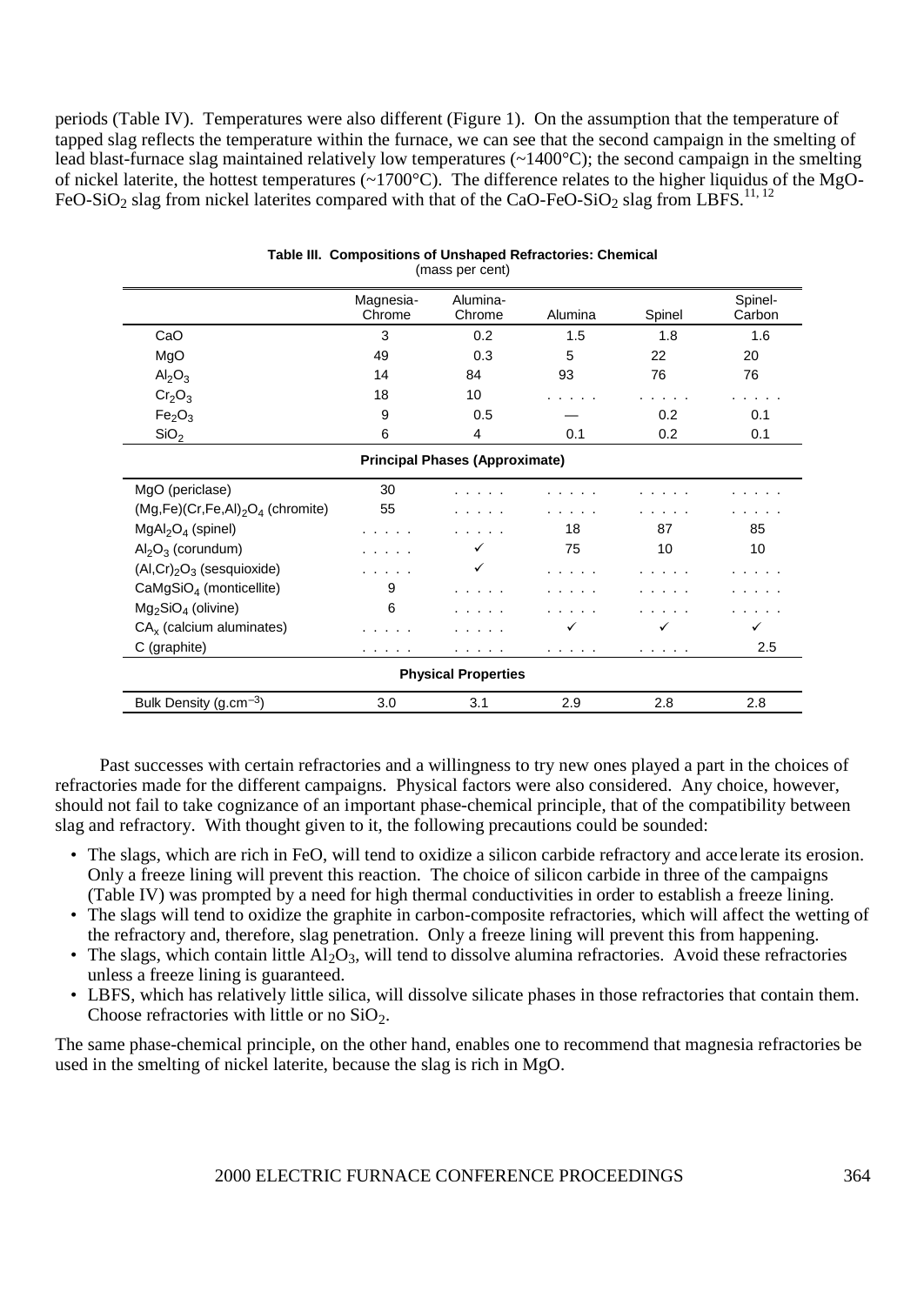

- **Figure 1**. Temperatures of Tapped Slags (normalized variations in temperature).
	- **a.** Smelting of nickel laterite.
	- **b.** Smelting of lead blast-furnace slag.

**c.** Smelting of Cu reverberatory-furnace slag. The numbers refer to campaigns (see Table I).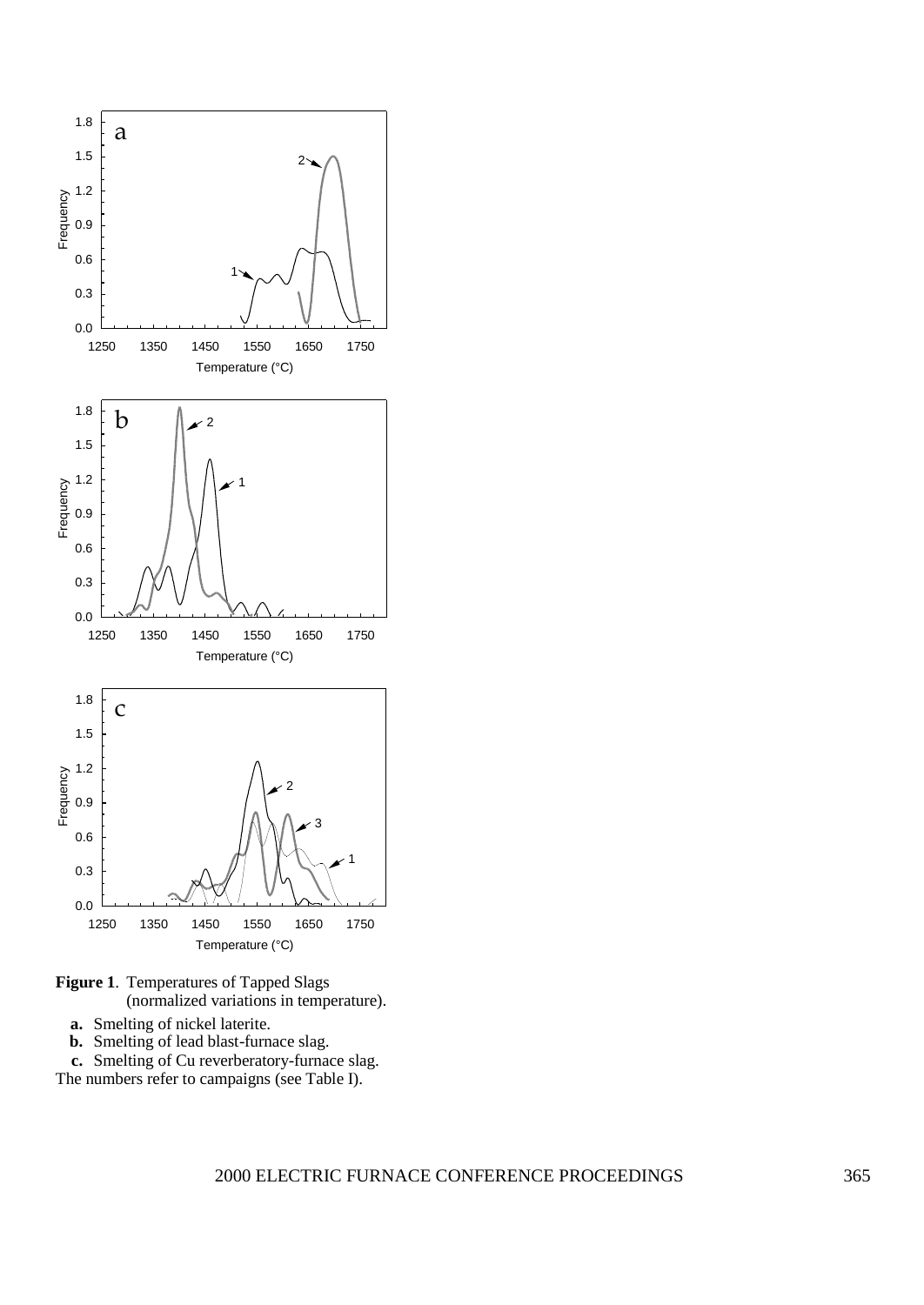|                          | <b>Ex Nickel Laterite</b> |              | Ex Lead Blast-Furnace Slag   |          | Ex Copper Reverberatory-Furnace Slag |    |   |
|--------------------------|---------------------------|--------------|------------------------------|----------|--------------------------------------|----|---|
|                          |                           | 2            |                              | 2        |                                      | 2  | 3 |
| Magnesia                 | ✓                         | .            | .                            | .        | .                                    | ✓  | ✓ |
| Magnesia-carbon          | .                         | .            | .                            | $\cdots$ | ✓                                    | .  | . |
| Magnesia-chrome          | ✓                         | ✓            | ✓                            | ✓        | $\cdots$                             | ✓  | . |
| Spinel                   | .                         | .            | .                            | ✓        | ✓                                    | ✓  | ✓ |
| SiC Nitride bonded       | .                         | .            | .                            | ✓        | $\cdots$                             | ✓  | ✓ |
| SiC Silicate bonded      | .                         | .            | .                            | ✓        | $\cdots$                             | ✓  | ✓ |
|                          |                           |              | <b>Unshaped Refractories</b> |          |                                      |    |   |
| Magnesia-chrome          | .                         | $\checkmark$ | .                            | .        | .                                    | .  | . |
| Alumina-chrome           | .                         | .            | ✓                            | .        | .                                    | .  | . |
| Alumina                  | .                         | .            | .                            | .        | ✓                                    | .  | . |
| Spinel                   | .                         | .            | .                            | .        | ✓                                    | .  | . |
| Spinel-carbon            | .                         |              |                              | .        |                                      | .  | . |
| Campaign Duration (days) | 9                         | 10           | 9                            | 18       | 9                                    | 25 | 9 |

**Table IV. Combinations of Slags and Refractories: Shaped Refractories**

# **REACTIONS, RESISTANCE AND FAILURES**

In all seven campaigns, corrosion was the cause of failure in many of the refractories lining the sidewall of the furnace. It manifested itself in two ways:

- 1. As a dissolution reaction *at* the hot-face. The driving force in this process is the lower activity of the refractory-oxide component—*i.e.*, MgO, Al<sub>2</sub>O<sub>3</sub> or Cr<sub>2</sub>O<sub>3</sub>—in the slag. (A similar imbalance drives FeO into the refractory.) In a closed system, the dissolution process would continue until the slag reached saturation. In practice, however, because the slag composition is held constant, the point of saturation is never reached and dissolution continues until the entire refractory is consumed.
- 2. As a loss of refractoriness *behind* the hot-face. Here, slag penetrates the refractory. The introduction of CaO, FeO and  $SiO<sub>2</sub>$  lowers the solidus temperature of the refractory to well below the prevailing temperature. The consequence is a turning of part of the refractory to liquid. This weakens the refractory, making it susceptible to any turbulence in the slag or metal bath. As these currents impinge on the lining, so the refractory succumbs to erosion.

Several local factors would determine which of these mechanisms prevailed at any point in the furnace or in any refractory. Structural characteristics (*i.e.,* the porosity and grain-size distribution of a refractory) and interfacial properties (*i.e.,* the surface tension between a given slag and refractory, which influences wetting) determine the extent to which a slag will penetrate a refractory. On the other hand, high temperatures in the furnace and sharp gradients in the refractory lining would tend to favour reactions at the hot-face over those behind it. Without our having measured the physical properties directly, we can only *infer* their likely effects from a post-mortem examination of the refractories in the light of generally understood principles, or remain silent.

# **MgAl2O4 (Spinel) in Contact with CRFS**

We can represent this combination by compositions within the system CaO-MgO-Al<sub>2</sub>O<sub>3</sub>-SiO<sub>2</sub>. (The system accounts for the principal species in the slag at and behind the hot-face. We can ignore FeO on the grounds that Fe2+ will diffuse into the grains of spinel, which accommodates it in solid solution. This, indeed, is what happened.) Phase relations at liquidus temperatures in the system have been published for planes of constant  $Al_2O_3$ .<sup>11, 12</sup> The composition of CRFS can be represented on the diagram cutting the 10%  $Al_2O_3$  plane of the system (10% approximates the alumina content of the slag—Table I). It lies over the pyroxene primary-phase field. At 1550–1600°C, therefore, the slag is not in equilibrium with MgAl<sub>2</sub>O<sub>4</sub> (spinel); being unsaturated with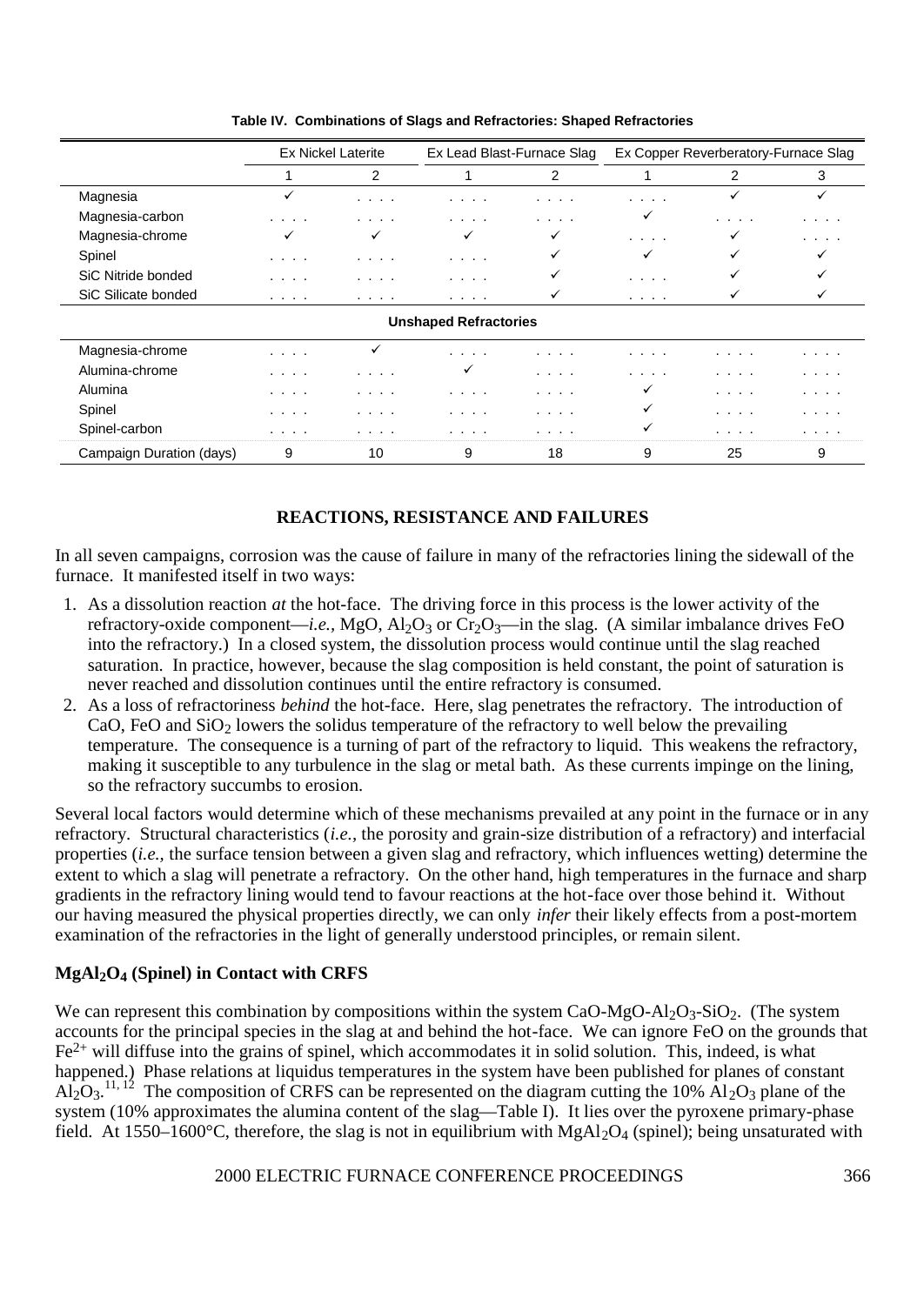MgO and  $Al_2O_3$ , it will dissolve the refractory until it is in equilibrium with MgAl<sub>2</sub>O<sub>4</sub>. The dissolution process can be tracked through the system across planes of increasing  $A_2O_3$ : at 15%  $A_2O_3$ , the spinel primary-phase field has appeared and begun expanding; at  $25\%$  Al<sub>2</sub>O<sub>3</sub>, the slag composition has begun to move over the spinel field; between 30 and 35%  $A<sub>1</sub>O<sub>3</sub>$ , it moves across the 1550–1600°C isotherms. Only when the point representing the slag composition falls within the spinel primary-phase field and converges with the isotherm representing the bath temperature does further dissolution of spinel from the refractory cease. The point of saturation is reached when the  $Al_2O_3$  fraction in the slag has risen to between 30 and 35%; in the process, the slag will have consumed 45–65% of its mass in  $MgAl<sub>2</sub>O<sub>4</sub>$  (spinel). Without a freeze lining, therefore, one can expect CRFS to do considerable damage to spinel refractories.

That the bricks of fused spinel sustained severe erosion is a clear indication that a freeze lining was not maintained at the base of the furnace (Figure 2a). Further up the sidewall, cooling panels held down temperatures in the lining sufficiently for corrosion and erosion to have been minimal (Figure 2b). The microscopic evidence points to a dissolution of  $MgAl<sub>2</sub>O<sub>4</sub>$  (spinel) at the hot-face as the mechanism of erosion:

- As Figure 3 strikingly shows, the slag-refractory interface 'slices through' MgAl<sub>2</sub>O<sub>4</sub> (spinel) grains at the eroded face of the fused-spinel brick; the interface is sharp and smooth over the full surface of the hot-face. No loose grains of spinel lay in the layer of slag adhering to the hot-face, a sign that the refractory had not first been weakened by corrosion and then washed by currents into the bath.
- Slag penetrates the matrix in both brick and castable. Within the pores, its composition is enriched in Al<sub>2</sub>O<sub>3</sub>. Analyses of the slag phase trace a sharp increase in the level of Al<sub>2</sub>O<sub>3</sub> from a point at the hot-face  $(\sim 10\%)$  to one just behind it (>25%). There was no evidence that the reaction of slag with MgAl<sub>2</sub>O<sub>4</sub> (spinel) in the pores of the refractory contributed to erosion.



#### **Figure 2**. Corrosion/Erosion of Spinel Refractories in Contact with CRFS.

- **a.** Brick of fused spinel from base of furnace.
- **b.** Castable against cooling panel.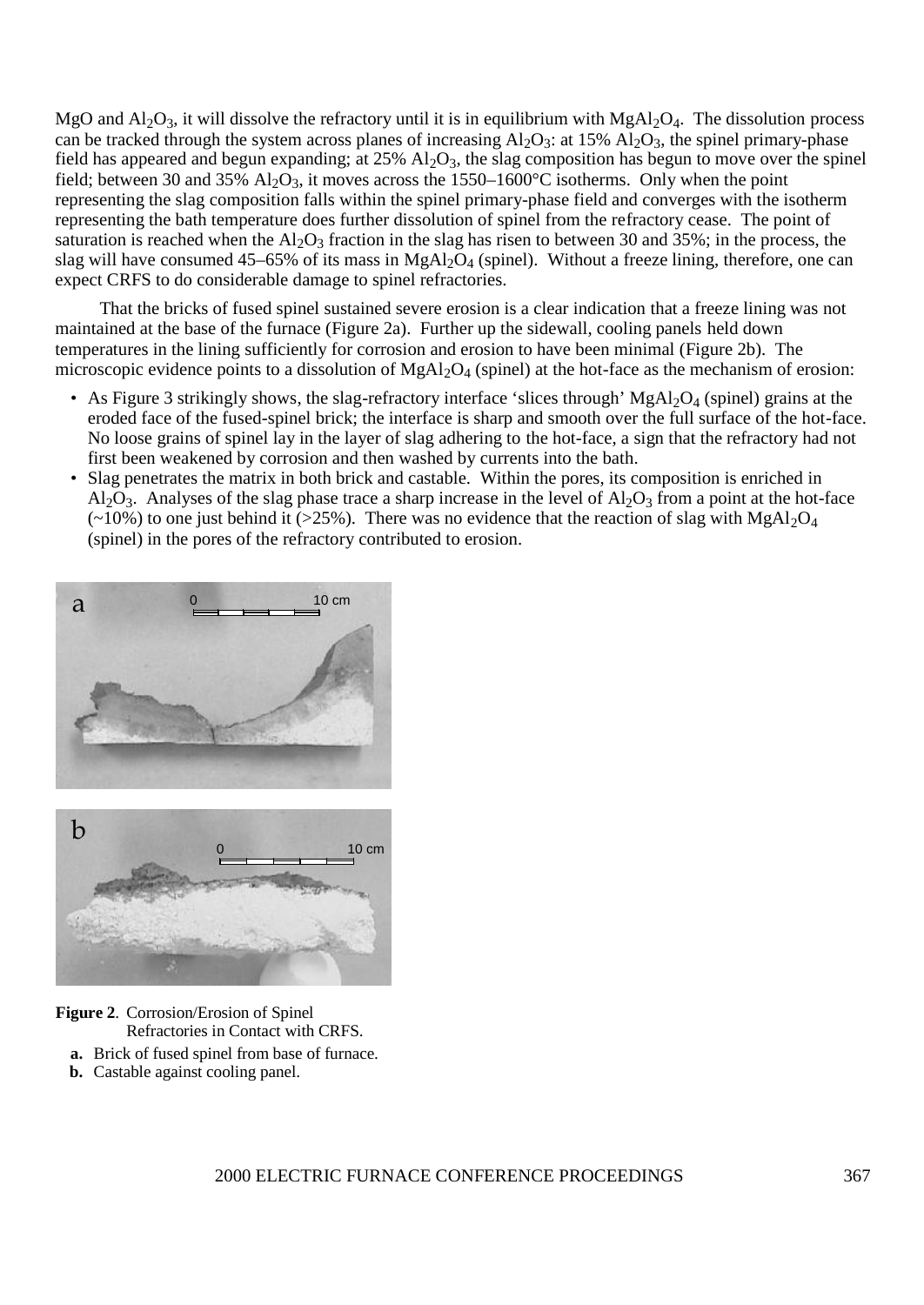

**Figure 3**. Refractory-Slag Interactions at the Hotface of a Spinel Brick. Micrograph of the backscattered-electron image.

### **Magnesia-Chrome in Contact with LBFS**

In theory, one can represent this combination by compositions in the system CaO-MgO-FeO-Cr<sub>2</sub>O<sub>3</sub>-SiO<sub>2</sub>. In practice, however, given the constraints of presenting phase diagrams in two dimensions and omissions in the corpus of published diagrams, such a representation is no easy task. The composition of the slag maps conveniently onto the phase diagram for the system CaO-iron oxide-SiO<sub>2</sub> in contact with metallic iron.<sup>11, 12</sup> Introducing MgO (periclase) and Mg(Cr,Fe,Al)<sub>2</sub>O<sub>4</sub> (chromite)—phases making up the refractory—complicates matters immeasurably. A simpler tack is desirable. The marked difference in compositions of the slag and refractory suggests that the two might be incompatible. Whereas the refractory contains about 60% MgO (Table II), the slag contains no more than 5% MgO (Table I). The considerable disparity in these numbers make it very likely indeed that LBFS, in contact with a magnesia-chrome refractory, is unsaturated with MgO. (Despite similar differences in  $Cr_2O_3$ , the chrome solubility in such FeO-rich slag—by implication, fairly oxidizing—would be low.) The evidence of microscopy and energy dispersive spectrometry (EDS) supports this conclusion:

- The hot-face defines a sharp boundary between the refractory and the slag of the bath (Figure 4). We would interpret this feature as erosion by dissolution.
- Not only is the cooled slag adjacent to the hot-face enriched in  $Mg^{2+}$ , but, where it has been left relatively undisturbed, a spinel rich in magnesia and chrome has crystallized from the molten slag. This phase and its chrome-magnesia-rich composition indicate that the slag in this area, shielded from turbulence in the slag bath, had reached saturation, the outcome of a dissolution process.

Not surprisingly, without a freeze-lining to protect them, the magnesia-chrome bricks that contained the slag bath were severely eroded in the shorter campaign and entirely consumed within 18 days (Table IV). Erosion was just as severe in magnesia-chrome refractories lining the lower sections of the freeboard.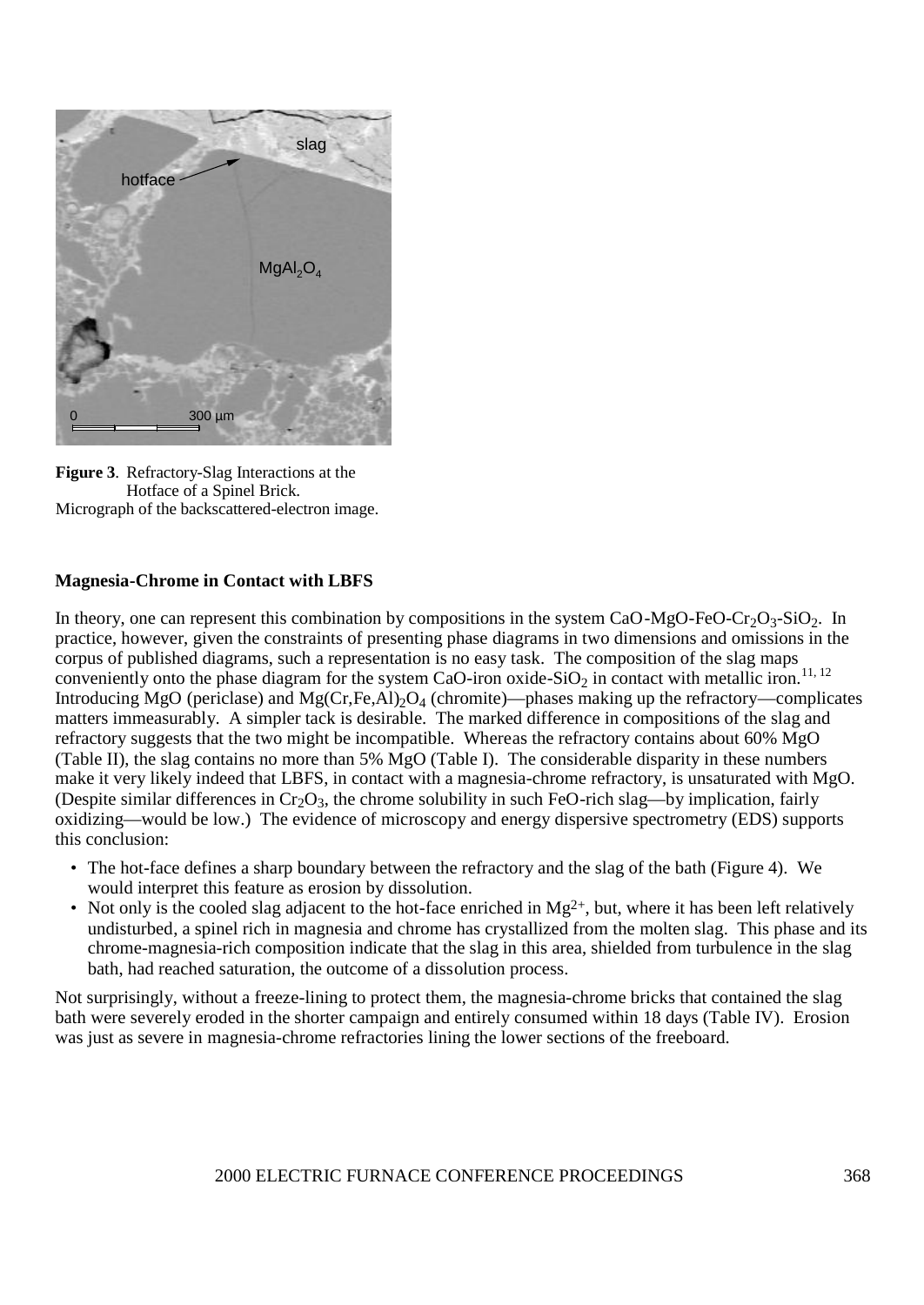

**Figure 4**. Refractory-Slag Interactions at the Hotface of a Magnesia-Chrome Brick. Micrograph of the backscattered-electron image.

#### **Magnesia, Mag-Chrome and Ni Laterite Slags**

Considering the high level of MgO in the slag (Table I), one would be prudent in lining the furnace with a magnesia refractory. The evidence seems to bear out the validity of this line of reasoning. Not that erosion did not occur; rather, bricks of magnesia in the samples we collected sustained less erosion over the hot-face in contact with the slag bath than those of magnesia-chrome (*cf*. figures 5 and 6. The localized erosion coincident with the metal-slag interface—grooves marked X—is a manifestation of the Marangoni effect<sup>13, 14</sup>). We can explain the difference with reference to the appropriate phase diagrams. The combination of a magnesia refractory in contact with a slag produced in the smelting of nickel laterite can be represented by the system MgO-SiO<sub>2</sub>. As in a previously discussed combination, we can ignore FeO on the grounds that Fe<sup>2+</sup> diffuses into MgO (periclase), which accommodates it in solid solution. We found phases of the slag in close proximity to grains of MgO to contain far less FeO than the bulk slag; the grains themselves had become (Mg,Fe)O (magnesiowüstite). Looking at the phase diagram for the system  $MgO-SiO<sub>2</sub>$ , one can see that points representing the slag—compositions between 55 and 60%  $SiO<sub>2</sub>$  at temperatures between 1600 and 1700°C—lie within the liquid field close to the Mg<sub>2</sub>SiO<sub>4</sub> (olivine) liquidus.<sup>11, 12</sup> As Mg<sub>2</sub>SiO<sub>4</sub> (olivine) co-exists with MgO (periclase) at these temperatures, we can conclude that the slag is just short of being saturated with MgO. The driving force in dissolution—corresponding to the displacement between the compositions of the slag and liquidus on the phase diagram—would be relatively small.

For a magnesia-chrome refractory, by contrast, this driving force is much greater. Here, though, the exercise is complicated by more components in the system to be considered. There is as yet no complete phase diagram for system MgO-FeO-Cr<sub>2</sub>O<sub>3</sub>-Al<sub>2</sub>O<sub>3</sub>-SiO<sub>2</sub> in equilibrium with metallic iron. The phase diagrams to four sub-systems, however, give some indication of what one can expect to find in the larger system. The four are $\frac{11, 12}$ 

- MgO-Cr<sub>2</sub>O<sub>3</sub>-SiO<sub>2</sub> in equilibrium with air
- MgO-Cr<sub>2</sub>O<sub>3</sub>-SiO<sub>2</sub> in equilibrium with metallic chromium
- MgO-Al<sub>2</sub>O<sub>3</sub>-SiO<sub>2</sub>
- FeO-Al<sub>2</sub>O<sub>3</sub>-SiO<sub>2</sub> in equilibrium with metallic iron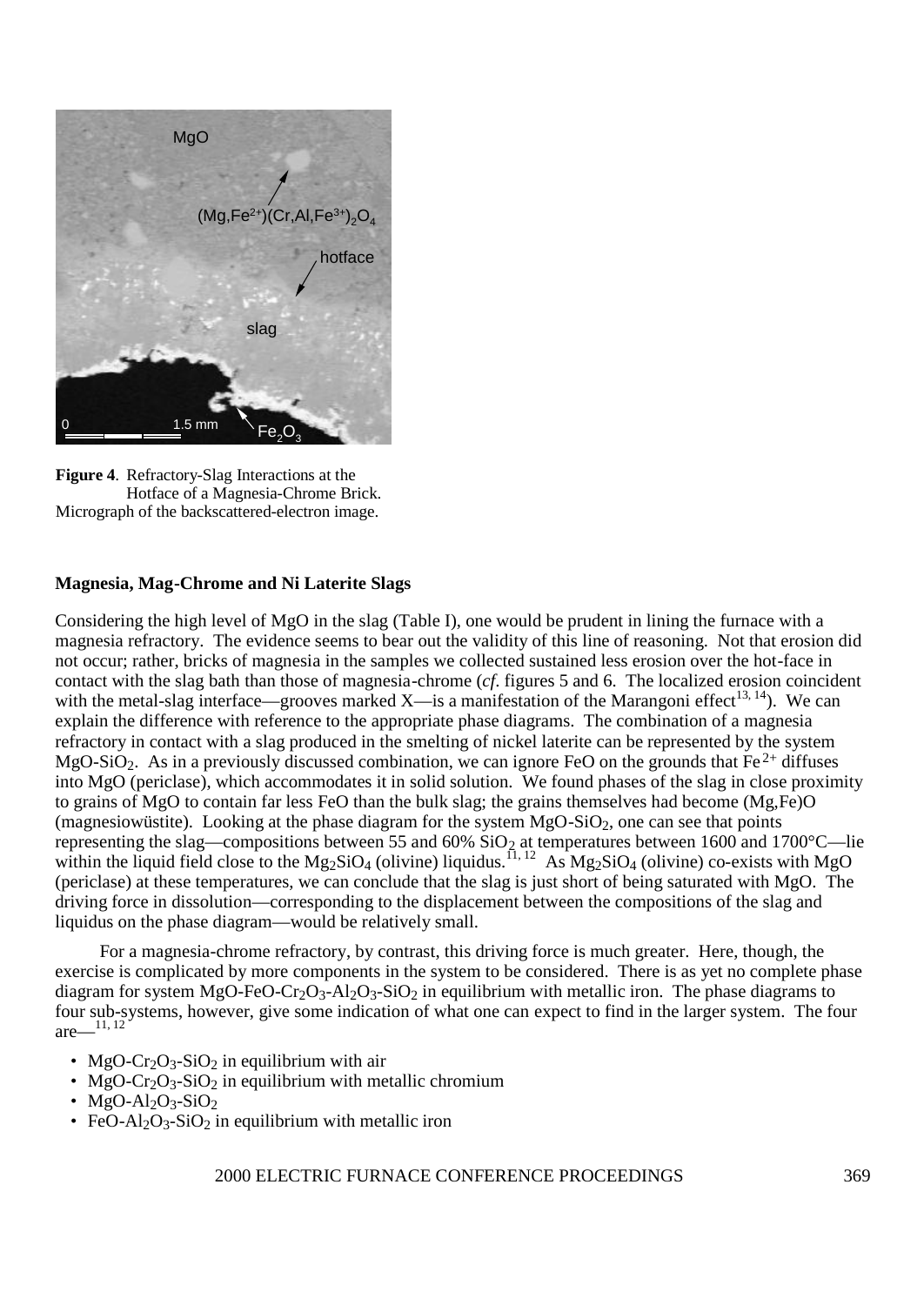

**Figure 5**. Erosion of a Magnesia Brick in the Smelting of Nickel Laterite. X marks the eroded groove formed at the slagmetal interface.



**Figure 6**. Erosion of a Magnesia-Chrome Brick in the Smelting of Nickel Laterite. X marks the eroded groove formed at the slagmetal interface.

At 1700°C, the liquid field covers a very small area of the system  $MgO-Cr<sub>2</sub>O<sub>3</sub>-SiO<sub>2</sub>$  in equilibrium with air. It expands across the phase diagram when the system is in equilibrium with metallic chromium.<sup>12</sup> Because metallic iron imposes a less reducing potential than does metallic chromium, we can expect the liquid field to cover an area of intermediate extent when the system  $MgO-Cr<sub>2</sub>O<sub>3</sub>-SiO<sub>2</sub>$  is in equilibrium with metallic iron. Phase relations in the second and third phase diagrams would suggest that, with the introduction of  $A1_2O_3$  and FeO into the system, the liquid field expands in other directions. The slag composition falls within this field; it also lies within the confines of the olivine primary-phase field, possibly close to the olivine liquidus. The slag composition is at some remove from the spinel liquidus, however. One can follow the implication of this geometry with the introduction of a magnesia-chrome refractory into the picture. The refractory is a composite of MgO (periclase) and  $Mg(Cr,Fe,A1)_2O_4$  (chromite; see Table II). In contact with MgO (periclase), the slag should be slightly unsaturated with MgO; in contact with  $Mg(Cr,Fe,A1)_2O_4$  (chromite), it should be unsaturated with  $Cr_2O_3$  and  $Al_2O_3$  by a considerable margin.  $Cr_2O_3$  and  $Al_2O_3$  will dissolve into the slag. This would explain the erosion of magnesia-chrome refractories during the campaign.

Quite how active the dissolution process is, is suggested by the sharp divide between slag and refractory at the hot-face (Figure 7). The presence of pores immediately behind the hot-face suggests that the penetration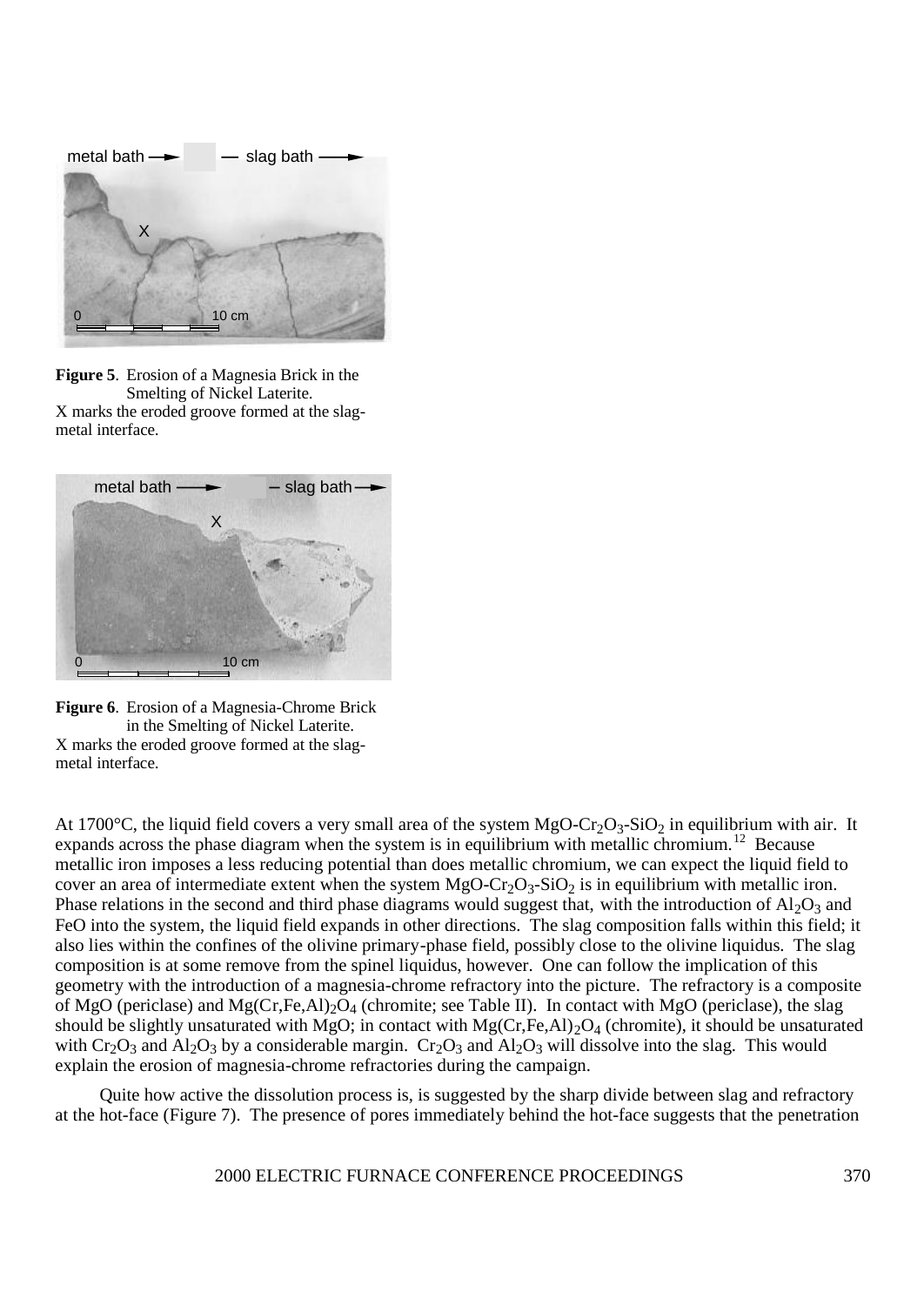of slag into the refractory is minimal, if not marginal. The mechanism of erosion, therefore, was by the dissolution of refractory *at* the hot-face, and not by any corrosion and disintegration of the refractory behind it (although this does seem to have been the mechanism of erosion at the slag-metal interface).



**Figure 7**. A Chromite Aggregate at the Hot-Face of a Magnesia-Chrome Brick (Nickel Laterite Smelting). Micrograph of the backscattered-electron image.

#### **LEGEND**

- ol<sub>1</sub> Mg<sub>1.9</sub>Fe<sub>0.1</sub>Si<sub>1.0</sub>O<sub>4</sub>
- ol<sub>2</sub> Mg<sub>1.9</sub>Fe<sub>0.1</sub>Si<sub>1.0</sub>O<sub>4</sub>
- $sp_1$  Mg<sub>0.9</sub>Fe<sub>0.1</sub>(Cr<sub>1.1</sub>Al<sub>0.9</sub>)O<sub>4</sub>
- $mw_1$  Mg<sub>0.86</sub>Fe<sub>0.10</sub>Cr<sub>0.02</sub>O
- $sp_2$  Mg<sub>0.9</sub>Fe<sub>0.1</sub>(Cr<sub>1.0</sub>Al<sub>0.9</sub>Fe<sub>0.1</sub>)O<sub>4</sub>
- $m_{2}$  Mg<sub>0.87</sub>Fe<sub>0.09</sub>Cr<sub>0.02</sub>O

While the magnesia-chrome brick displayed a consistent pattern of erosion, slag-refractory interactions in the magnesia-chrome castable varied. This variation reveals something of the effect that different conditions had on the erosion process, because, unlike the bricks, the castable spanned much of the height of the sidewall, and local conditions varied up the wall. We identified three contexts:

- *Against the cooling panel in contact with the slag pool.* Slag had penetrated the refractory and brought on the disintegration of the hot-face, which consequently lacked definition.
- *Against the cooling panel in the freeboard.* There is some penetration of slag into the refractory, but the refractory retains a sharp edge with the slag.
- *Above the cooling panel in the freeboard.* The slag adhering to the hot-face is layered, and the hot-face, following its disintegration by slag, lacks definition.

In all three instances, slag had penetrated the refractory. We would surmise that the porosity of the castable and the Ca, Mg silicates in its matrix facilitated this penetration. But, given that all internal factors would have been equal in each instance, the process of erosion had to have been controlled by one or more external factors. We know that at least one condition varied up the sidewall, namely, the thermal history of the hot-face at each location. The factors at play here are the impositions of temperature from the bath or the freeboard and the forced cooling imposed on the refractory by the cooling panel. The likely combination of their effects seems to be consistent with our observations. The second context combined the forced cooling of the panel with the cooler, more stable environment of the freeboard. Along with forcing *down* the temperature of the hot-face, the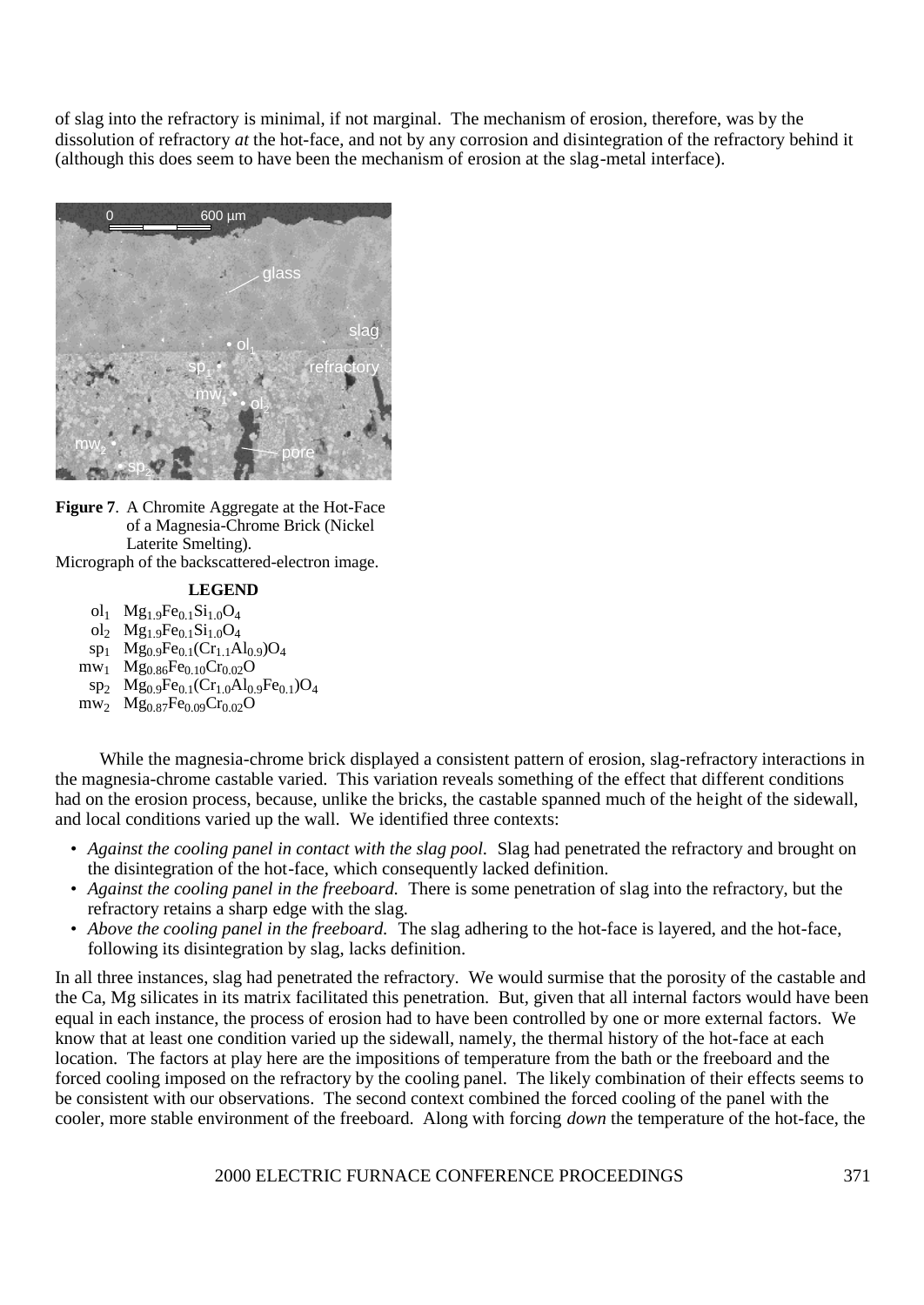combination would have imposed a *steadier* temperature on the hot-face. The effect would have minimized slag penetration and the attendant disintegration of refractory behind the hot-face; the hot-face itself would have receded (through dissolution) until its temperature matched the liquidus of the slag. In the first and third contexts, the hot-face of the castable would either have been subjected to greater fluctuations in temperatures, or not have had the benefit of forced cooling. The slag in the pores would have set up a zone of disintegration that marks the hot-face as indistinct.

### **Alumina, Alumina-Chrome and LBFS or CRFS**

The two combinations are an alumina castable in contact with CRFS and an alumina-chrome rammable in contact with LBFS (tables II and III). The castable contained over 98%  $A1_2O_3 + MgO$ ; the rammable,  $\sim$ 4% SiO<sub>2</sub>. Both refractories lined the sidewall against the slag bath and the freeboard, and both shielded cooling panels.

The project investigators installed these refractories with different purposes in mind. Their intention was for nothing of the alumina-chrome rammable to remain, which is what happened, save for small fragments isolated in a corner of the lining. The alumina refractory was meant to survive, which it did: ~3 cm of the lining remained against the panels. Sections through samples of the alumina castable revealed the slag to have penetrated ~1 cm of the refractory. On the other hand, a section through the alumina-chrome fragment revealed little penetration—indeed, the slag encountered the refractory at a fairly sharp interface; the hot-face was welldefined across matrix and aggregates.

How do these results square with phase-chemical theory? Both refractories, being essentially alumina, would have been incompatible with either slag, which contain less than  $10\%$  Al<sub>2</sub>O<sub>3</sub>. The unsaturated slag would have dissolved  $Al_2O_3$  from the refractories. The alumina-chrome refractory would have been further disadvantaged by  $Cr_2O_3$  and  $SiO_2$ . That the alumina castable survived as it did, even that a fragment of alumina-chrome refractory survived, attests to the efficacy of the cooling panels, if not the properties of the refractories. The fragment of alumina-chrome refractory was particularly revealing. Over much of the sidewall, its chemical composition, along with the control of energy flux through the wall, allowed slag to erode the refractory; yet in the fragment, there was little penetration of the matrix by slag and no sign of any weakening of refractory behind the hot-face. Erosion occurred by the dissolution of refractory at the hot-face. Because the fragment survived, we would surmise that the lining in that vicinity probably benefited from better cooling and less turbulence.

# **Silicon Carbide and LBFS or CRFS**

Nitride-bonded silicon carbide ( $SiC-Si<sub>3</sub>N<sub>4</sub>$ ) lined the sidewall in contact with the slag bath of three campaigns. Investigators reasoned that the high thermal conductivity of the refractory (see Table II) would make it easier to establish a freeze lining, and so preserve the refractory. The unexpected happened, however. Whereas the lining survived largely intact after 25 days of smelting CRFS at ~1550°C, it disappeared after 18 days of smelting LBFS at ~1400°C. Clearly, for a time at least, a freeze lining did not exist. It was only after investigators pointed out measures taken to prepare the lining for the LBFS campaign that we could make sense of this result. We now believe the destruction of the SiC lining in that campaign to have been initiated during a 36 hour period prior to commencement. Because the bricks did not fit tightly together, the gaps between them were filled with a SiC mortar, which required curing. Burners were lit. They would have oxidized SiC to SiO<sub>2</sub>, which would subsequently have dissolved readily in slag. The lining would have eroded fairly quickly.

Had this not happened, however, the refractory would still have faced another destructive process—albeit a far milder one. The evidence appeared in a sample from the CRFS campaign. Close examination of refractory near the hot-face identified three features not present in the virgin refractory:

- Specs of carbon in the matrix of the refractory.
- A layer of silica  $(SiO<sub>2</sub>)$  on the surfaces of many particles of SiC (Figure 8). This would suggest that conditions in the furnace were sufficiently oxidizing for  $SiO<sub>2</sub>$  to form from SiC.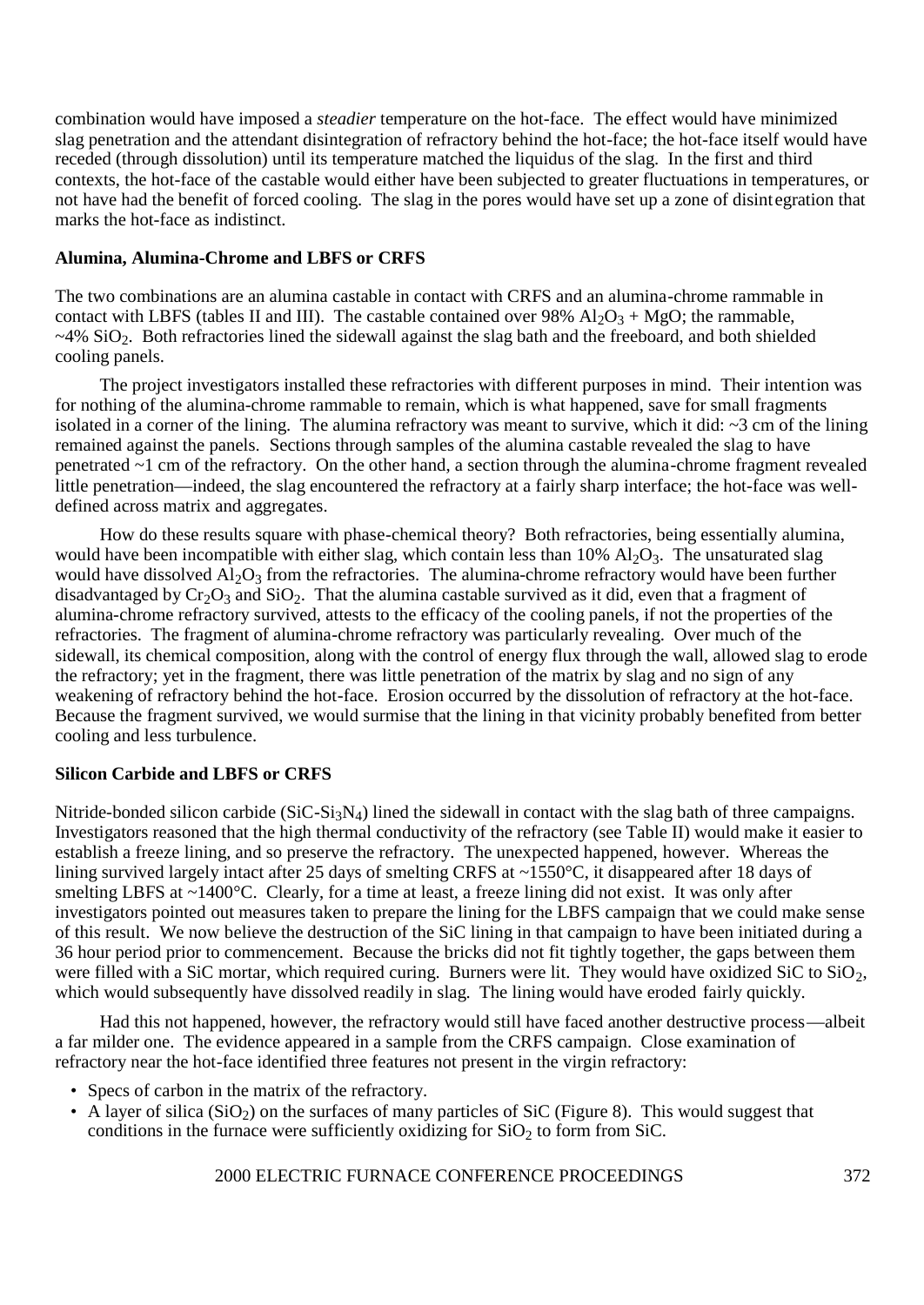• An alloy phase containing high levels of silicon (Figure 9—an analysis of the alloy at one point recorded 15% Si).



**Figure 8.** Near the Hot-Face of  $SiC-Si<sub>3</sub>N<sub>4</sub>$ Refractory: Formation of  $SiO<sub>2</sub>$ .

Micrograph of the backscattered-electron image.

To explain these features, we refer to the oxygen potentials of several buffers (Figure 10). Each of the shaded discs represents a set of desirable operating conditions for a campaign. Here, desirable refers to the minimal reduction of iron from the slag so that the liquid alloy will concentrate the valuable metals. The equilibrium curves for these metals lie above the shaded discs, which in turn lie close to the Fe<sup>0</sup>-FeO buffer. These operating conditions will oxidize SiC to SiO<sub>2</sub>: the reaction is driven by an oxygen potential of ~8 log  $pO_2$  units, the difference in oxygen fugacities of the shaded discs and the  $SiC-SiO<sub>2</sub>$  buffer. Within the lining, the presence of  $SiO<sub>2</sub>$  and  $SiC$  will establish a local oxygen fugacity according to the  $SiC-SiO<sub>2</sub>$  buffer curve. In practice, by virtue of its proximity to the Si-SiO<sub>2</sub> buffer—less than 2 log  $pO_2$  units separate the two buffer curves—this  $pO_2$ is sufficiently reducing for the formation of a dilute, Si-bearing alloy. Thus, conditions near the hot-face of a SiC refractory stabilize  $SiO_2$  and silicon.  $SiO_2$ , being soluble in slag, will facilitate the erosion of the lining. Silicon, on the other hand, should report to the liquid alloy. This, indeed, is what happened.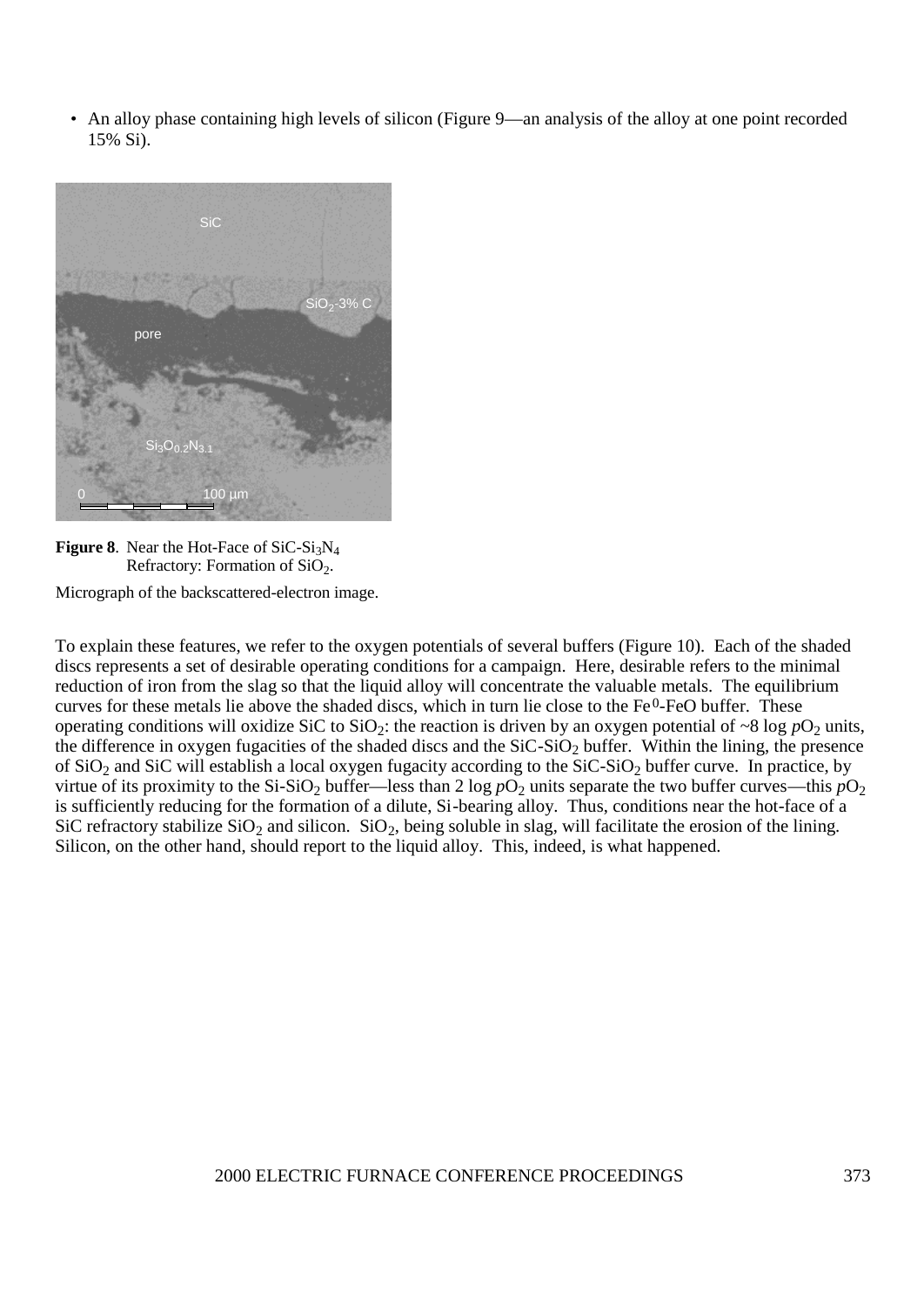



Micrograph of the backscattered-electron image.

### **Graphite in Refractories**

Oxygen fugacities in CRFS also played a role in the performances of the two refractories that contained carbon. The two were installed for their thermal conductivities, the spinel-carbon castable in the sidewall in contact with the slag bath. After the campaign, it was found to be covered by a plate of metal; the plate took the uneven form of liquid iron running down the sidewall. The refractory behind the hot-face was marked by the absence of graphite flakes; slag had penetrated the pores. There can be little doubt that graphite in the refractory reduced some of the considerable FeO in the slag. Liquid metal precipitated against the hot-face, while the loss of carbon opened up pores to the infiltration of slag. The formation of metal could have had a beneficial consequence, however: as the metal formed against the hot-face, it could have shielded the refractory from the corrosive effects of the slag bath. On the whole, the erosion of this refractory was not noticeably worse than its non-carbon counterpart.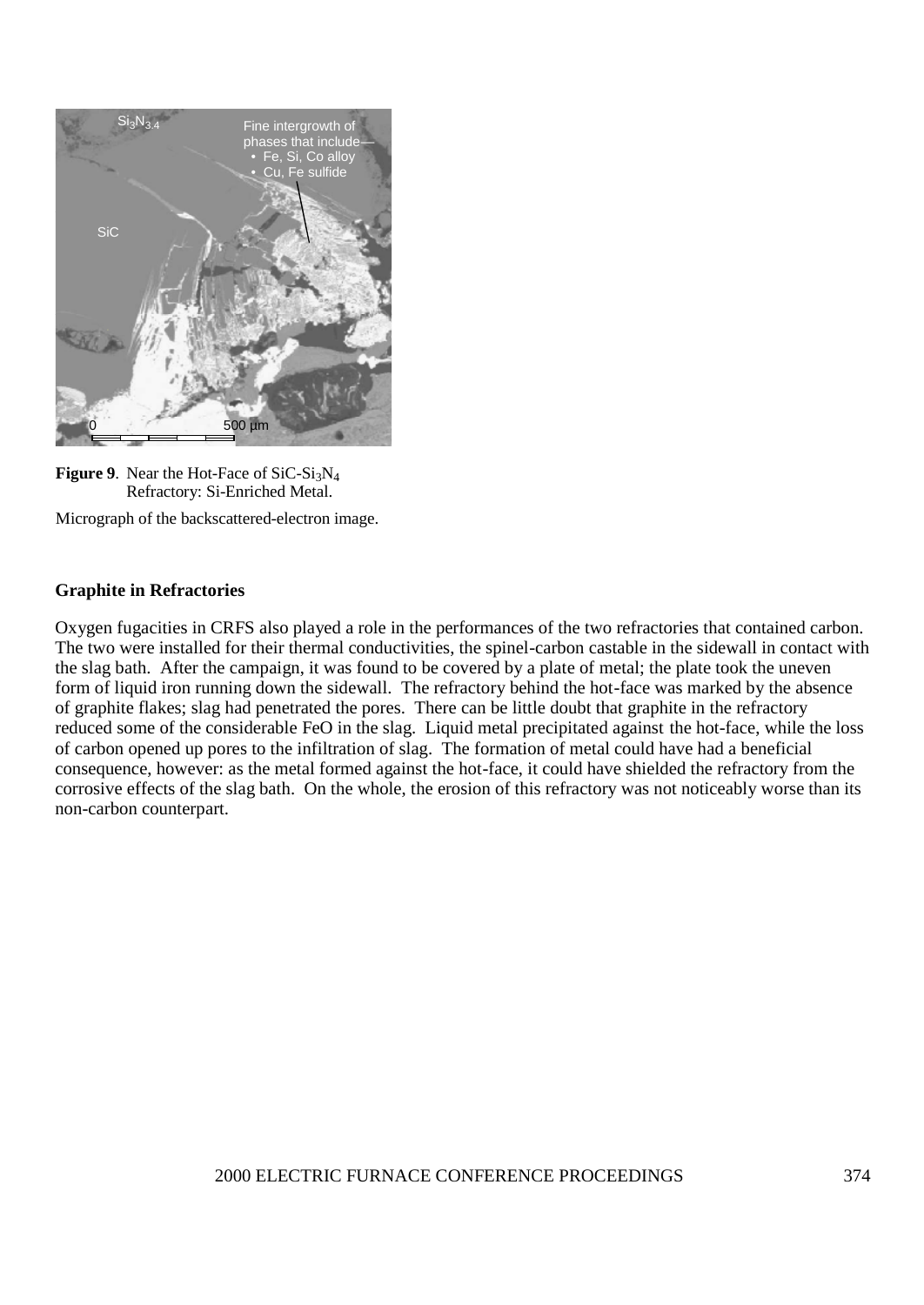

**Figure 10**. Oxygen Potential Diagram: Relative Stabilities of Different Buffers.

(Constructed from thermochemical data.<sup>15</sup>) The two shaded discs mark desirable operating conditions—

- **A** For the smelting of LBFS.
- **B** For the smelting of CRFS.

At these conditions, the reduction of  $Fe<sup>2+</sup>$  to metallic iron should be minimal.

The magnesia-carbon bricks were never meant to come into contact with either molten slag or liquid metal; they were shielded by an inner course of refractories. But the latter suffered excessive erosion, which exposed some surface of the magnesia-carbon bricks to the bath. Erosion was severe.

#### **Spinel Refractories in the Freeboard**

In several of the campaigns, investigators favoured spinel refractories in the sidewall of the freeboard. Bricks were preferred to castables; only in one of the earlier campaigns did a furnace run with a castable lining. It spalled severely. In casting about for an explanation, we ruled out stress caused by a possible volume change in firing. The change in refractory volume was negligible.

Firing—or rather the lack of it—seemed have been the critical factor in spalling. The manufacturer of the spinel castable stipulated a programme of drying followed by firing. All that the castable in the furnace got was a partial curing at 400°C (higher temperatures would have damaged the cooling panels behind the refractory lining). Laboratory tests on pressed pellets of the castable demonstrated that firing at 1400°C (as stipulated) gave the refractory a strength that was wholly lacking in the material cured at 400°C. The lining, therefore, was inadequately prepared for the rigour of a smelting campaign.

That said, however, a brick of fused-spinel from the freeboard of the second LBFS campaign showed spalling (Figure 11). Although slag temperatures in the bath were much cooler (*cf*. figures 1b and 1c), the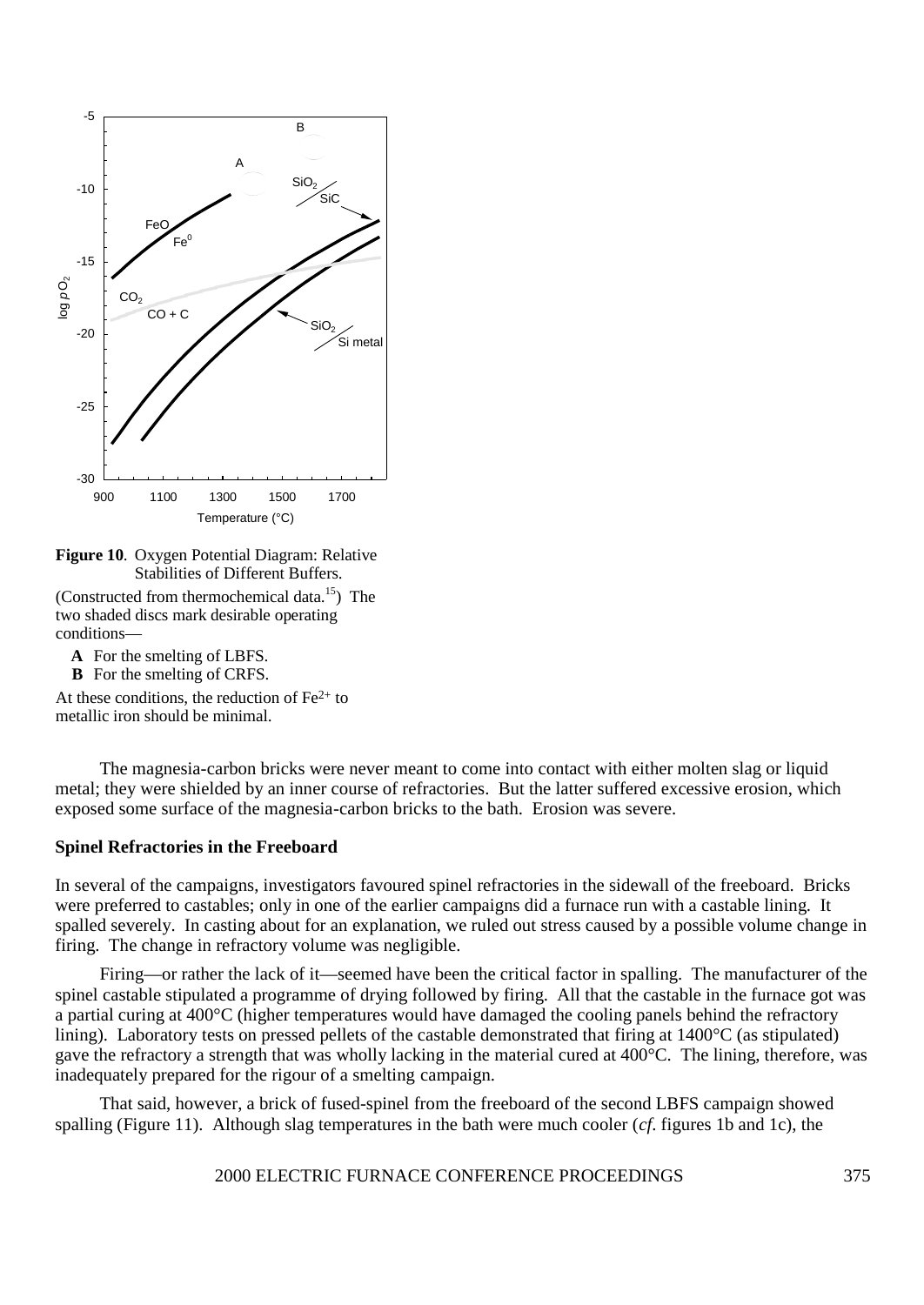electrode configuration raised the level of arc flaring in the freeboard. But if flaring were the sole cause, then the magnesia-chrome refractories in the freeboard should also have shown signs of spalling, which they did not. Spinel refractories, it seems, are particularly susceptible to spalling when attacked by slags, castables more so than fused-spinel. Conditions such as arc flaring may exacerbate matters.



**Figure 11**. Spalling at the Hotface of a Fused-Spinel Brick from the Freeboard.

#### **Cr-bearing Refractories and CRFS**

For the second campaign in the smelting of CRFS, magnesia-chrome bricks were installed in the sidewall of the furnace. Those lining the freeboard fared well. Samples were collected and sectioned for examination. Soon after they were cut, however, a bright yellow salt began appearing on their surfaces (but not on the hot-face or the compact zone immediately behind it). Powder X-ray diffractometry identified a mixture of  $K_3NaCr_2O_8$  and  $K_2$ CrO<sub>4</sub> (tarapacaite). Both are salts of chromium(VI). Their appearance followed the use of water during cutting: it dissolved and mobilized the Cr(VI) salts, which then crystallized on the surface.

The formation of Cr(VI) salts recalls the alkali roasting of chromite ores. In that process, chromite is roasted with sodium carbonate in air at  $1100-1150^{\circ}$ C to convert trivalent chromium to its hexavalent form.<sup>16</sup> A similar reaction took place in the magnesia-chrome refractories of the freeboard. The key agents were potassium and sodium: the fumes from the bath contained almost 15% K<sub>2</sub>O (*cf*. Table I). These alkalis, along with enough oxygen in the freeboard of the furnace, would have initiated the following reaction:

$$
F e C r_2^{3+} O_4 + 2K_2 O + \frac{7}{2} O_2 = 2K_2 C r^{6+} O_4 + \frac{1}{2} F e_2 O_3
$$
  
 {in chromite} {in vapour}

It is significant that Cr(VI) salts formed only in the magnesia-chrome refractories of the freeboard; the sectioned magnesia-chrome bricks from the slag-metal line were devoid of yellow crystals. Beneath the surface of the slag pool, conditions would have been too reducing for the formation of alkali chromates(VI).

The threat Cr(VI) poses to health compelled investigators to ban chrome-based refractories from further campaigns to smelt CRFS. In the smelting of nickel laterites and LBFS, however, none of the chrome-bearing refractories showed any discernable Cr(VI).

#### **CONCLUSIONS AND LESSONS**

The 5.6 MVA, DC-arc furnace at MINTEK has proved itself an invaluable facility for testing refractories in contact with slags under the harshest of smelting conditions. Unlike the practice in industry, where furnaces run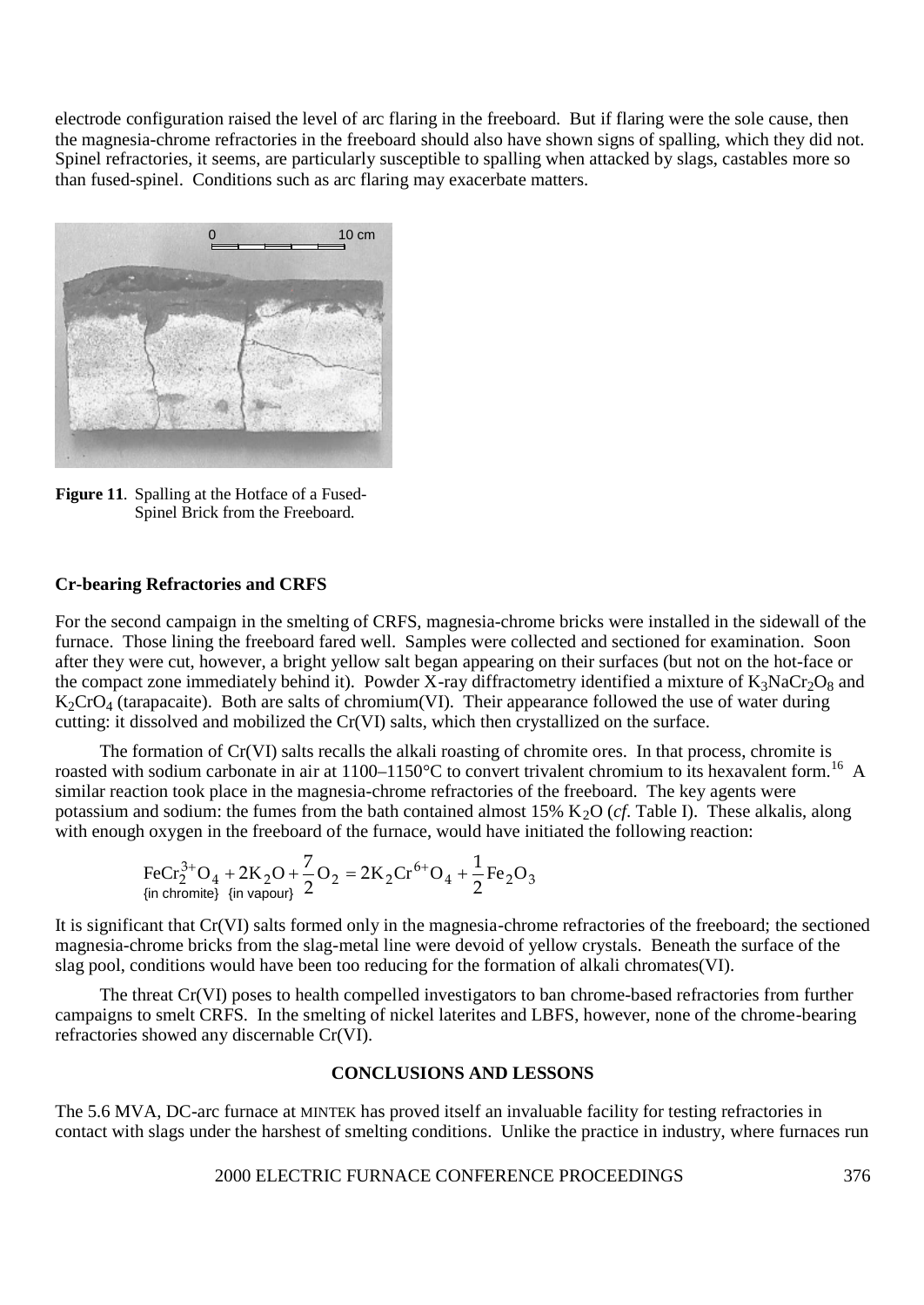with a freeze lining, there were times when the pilot-scale tests described in this paper did not run with one. We were able, therefore, to see how well refractories survived in direct contact with molten slag over a number of days. Our examinations of the phases in and morphologies of reaction zones, interpreted in the light of appropriate phase-chemical theory, provided a means for explaining what happened. Our observations lead us to conclude that—

- The dissolution of refractory *at* the hot-face is the principal mechanism by which oxide refractories submerged in a slag bath are eroded. This holds for the smelting of nickel laterite, lead blast-furnace slag and copper reverberatory-furnace slag. The mechanism appears to outweigh any loss of refractoriness *behind* the hot-face. There are even indications that differences in structural or physical properties matter little.
- Dissolution is driven by the low chemical potentials of one or more of the refractory oxides in the slags; being unsaturated with MgO,  $\text{Al}_2\text{O}_3$ , or Cr<sub>2</sub>O<sub>3</sub>, the slags dissolve these oxides from the refractories.
- In fused-spinel bricks in contact with CRFS and magnesia-chrome bricks in contact with either LBFS or slag from nickel laterite, erosion is severe. Magnesia bricks appear to offer better resistance to slags from the smelting of nickel laterites—which are rich in MgO—than do magnesia-chrome bricks.
- Even if a proper freeze lining is not established, cooling panels in the sidewall can be effective in halting the erosion of refractory linings.
- Siliceous slags rich in FeO are potentially destructive towards SiC refractories. They oxidize SiC to SiO<sub>2</sub>, which either dissolves in slag, thereby facilitating the erosion of the refractory, or establishes an equilibrium with silicon, which reports to the metal as a contaminant. The formation of  $SiO<sub>2</sub>$  may also change the thermal conductivity of the refractory enough to destabilize a freeze lining.
- Slags rich in FeO are potentially destructive towards carbon/graphite in refractories. Carbon reduces FeO and certain other oxides to metal. Without graphite protecting them, these refractories are more susceptible to the corrosive effects of slag.
- Unshaped refractories must be properly cured. If this cannot be done, find an alternative.
- Spinel refractories lining the freeboard tend to spall. Castables may do so more readily than bricks of fused spinel.
- CRFS produces Cr(VI) in chrome-bearing refractories lining the freeboard. Keep such refractories away from any furnace smelting slags with even a few per cent  $K_2O$  or  $Na_2O$ .

# **ACKNOWLEDGEMENTS**

I thank two colleagues, Johan Nell and Rodney Jones, for reading through and commenting on a draft of this paper. I am indebted to my colleagues in the Pyrometallurgy Division for passing countless samples of refractories on to me for study; in particular, my thanks go to Glen Denton, Herman Lagendijk, Genine Assis and Mata Botima. I am grateful to MINTEK for its consent to the publication of this paper.

# **REFERENCES**

- 1. R.T. Jones, T.R. Curr and N.A. Barcza, "Development of plasma furnace technology at Mintek," *Miner. Ind. Int.,* No. 1017, March 1994, pp. 25–31.
- 2. R.T. Jones, D.A. Hayman and G.M. Denton, "Recovery of cobalt, nickel, and copper from slags, using DC-arc furnace technology," *in* C.A. Pickles, P.J. Hancock and J.R. Wynnyckyj (eds) *Challenges in Process Intensification, Proceedings of the International Symposium*, Canadian Institute of Mining, Metallurgy and Petroleum, Montreal, 1996, pp. 451–66.